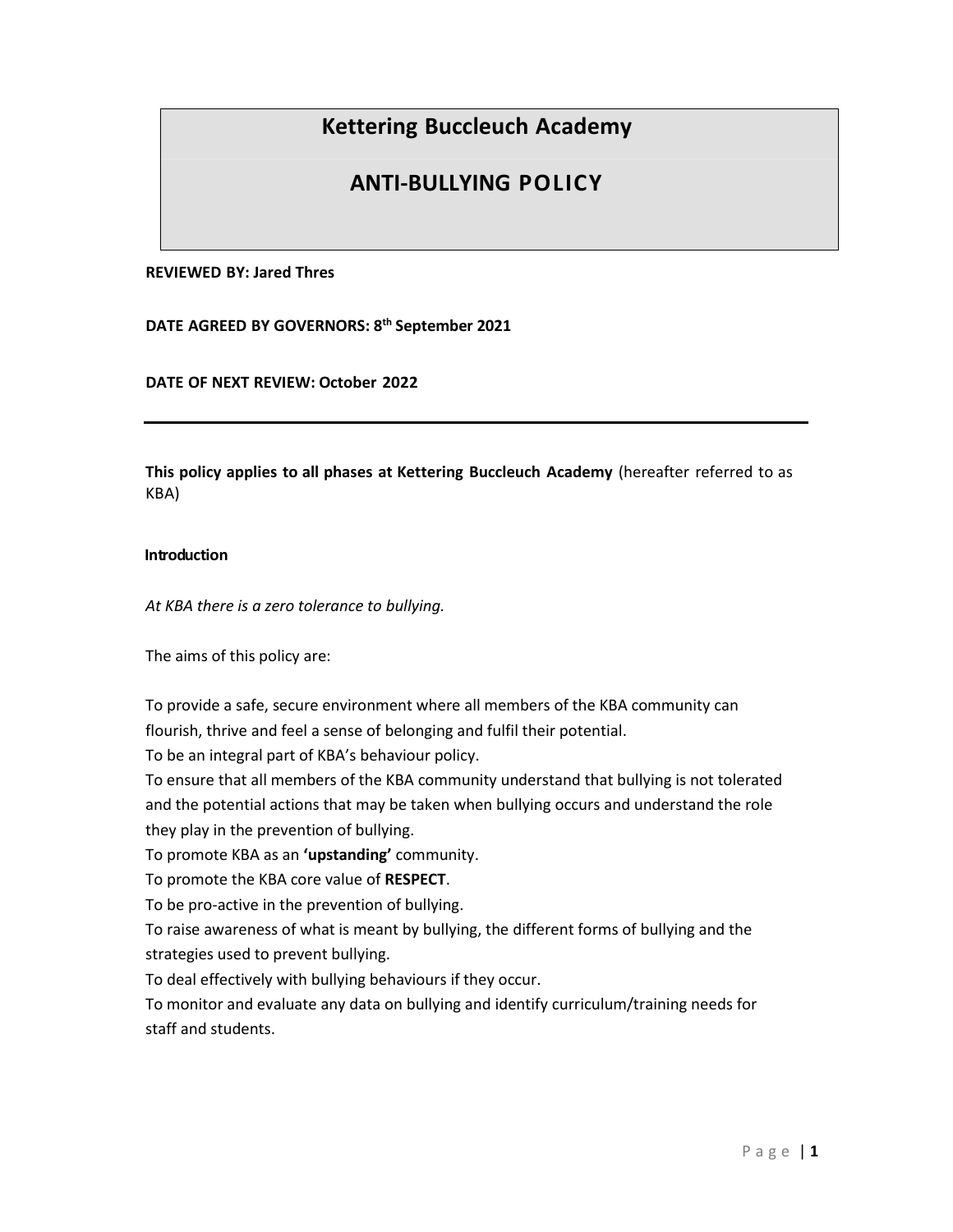What does it mean by an **upstanding** community?

**Upstander** = someone who recognises when something is wrong **AND ACTS** to make it right. When an **upstander** hears/sees some experiencing bullying behaviour they **speak up and report it.**

**Bystander** = someone who see's or knows about bullying behaviour that is happening to someone but takes no actions to address or report it. Pupils are reminded that bystanding in cases of bullying brings part‐responsibility on themselves, and that it is every pupil's responsibility to report observed cases of bullying. Pupils who bystand in cases of bullying behaviour and do not pass on what they see will be subject to investigation and possible sanction/s. Pupils must be ready to recognise when behaviour described as 'banter' is an actual case of bullying

#### **Roles and responsibilities of the KBA community**

#### **Pupils:**

If you are being bullied, witness bullying of someone else or suspect that someone else is being bullied it is important that you tell someone who may be able to help – be an **upstander.** This may be a friend, your tutor, a teacher, or any member of the staff you feel you can confide in. Alternatively, you can use the e-mail address – [reportaconcern@kba.uk](mailto:reportaconcern@kba.uk) or the text (DA 85258) and phone numbers (NSPCC helpline 0800136663) provided on the student council and anti-bullying posters which are in every corridor.

You may be allocated an anti-bullying ambassador to mentor you, and help rebuild confidence.

If you are a pupil that engages in bullying behaviour/s you may receive educational and re-calibration sessions to understand how your behaviour has caused distress to another member of the KBA community. This will enable you to learn how to conduct yourself in the future and gain an understanding about bullying behaviour/s and how you can change your behaviour in the future.

You may be allocated an anti-bullying ambassador to mentor you. You may receive sanctions up to and including external exclusion.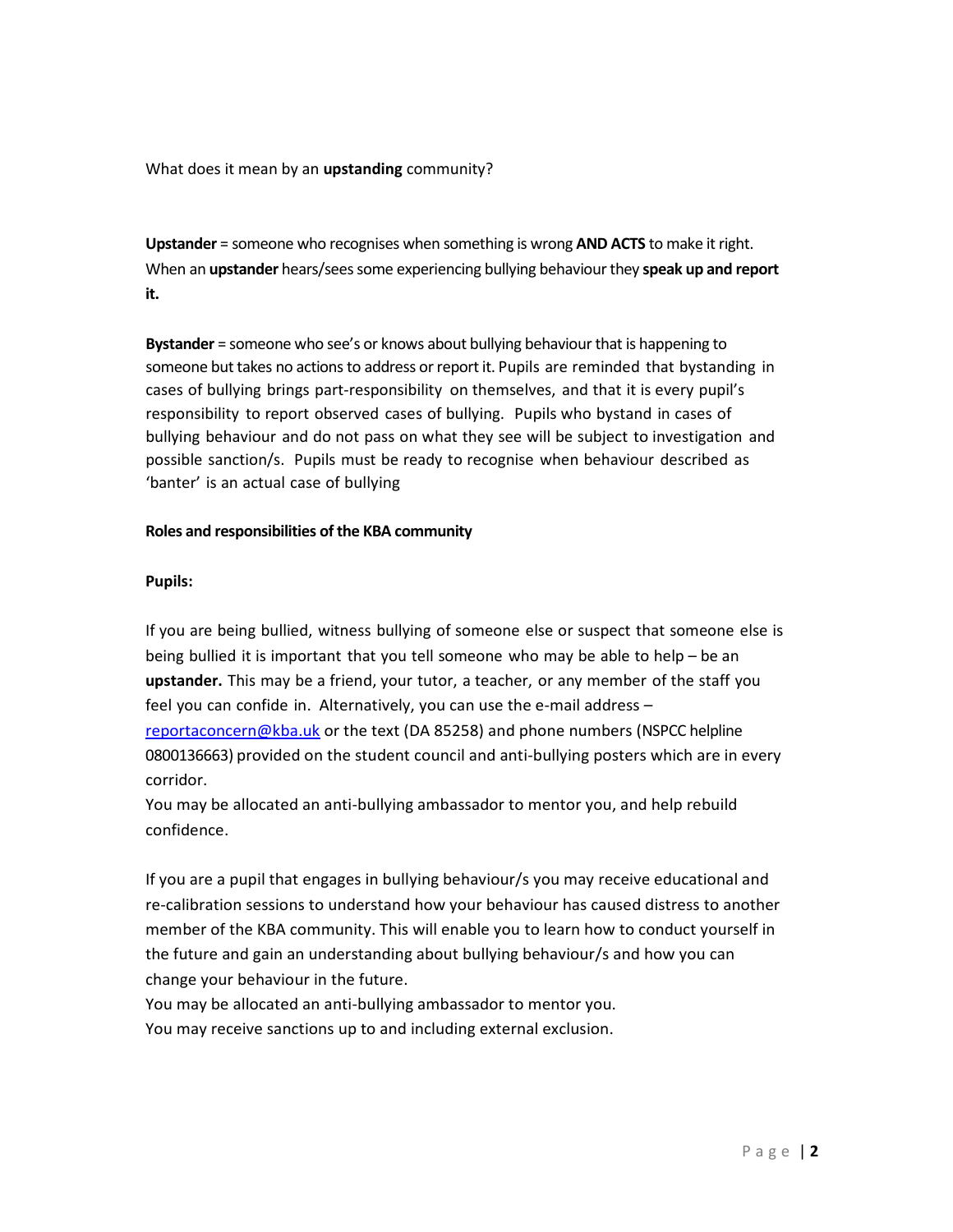# **Staff:**

Promote a climate where bullying is not tolerated and continually develop best practice based on knowledge of what works.

Have a clear understanding of their roles and responsibilities in preventing and responding to incidents of bullying.

Model positive relationships and behaviours.

Be an **upstander** - Any adult who has concerns about the bullying of a pupil should report this via CPOMS using the category of *bullying concern* and *behaviour concern.* If bullying or cyberbullying behaviours raise safeguarding concerns contact the DSL and be aware of the importance of adopting an 'it could happen here' attitude. Actively participate in CPD opportunities when directed eg TES training, KCSIE (Sep 2021).

# **Senior Leadership team and Governors:**

Provide a member of SLT to 'oversee' anti-bullying at KBA – this is Mr Thres. Actively participate in national anti-bullying training – this has been completed by Mr Thres (All Together developing effective anti-bullying practice in schools training for school leads)

Actively participate in national programmes such as the anti-bullying alliance scheme and the Diana Award anti-bullying ambassador programme.

Have a designated safeguarding lead whom will escalate incidents to external parties if/when a child's welfare is a cause for concern – this is Mr Henton.

To monitor and evaluate any data on bullying and identify curriculum/training needs for staff and students.

Review of the academy's anti-bullying policy on an annual basis and update as necessary based on development of curriculum opportunities, national patterns of behaviours. To ensure the PSHE curriculum facilitates students to gain knowledge and understanding of core concepts linked to bullying.

# **Parents/Guardians**:

Be an **upstander** - any parent who has concerns about their son/daughter or about any other pupil in the Academy should inform an appropriate member of staff (in most cases this will be form tutor or class teacher for that pupil. Details about lines of communication for parents are available via the academy's website.) Be confident that all reported incidents of bullying will be investigated and dealt with. Be aware that the term 'bullying' is not an umbrella term that can be used for all incidents – bullying behaviour may be isolated incidents and will be dealt with as a behaviour concern.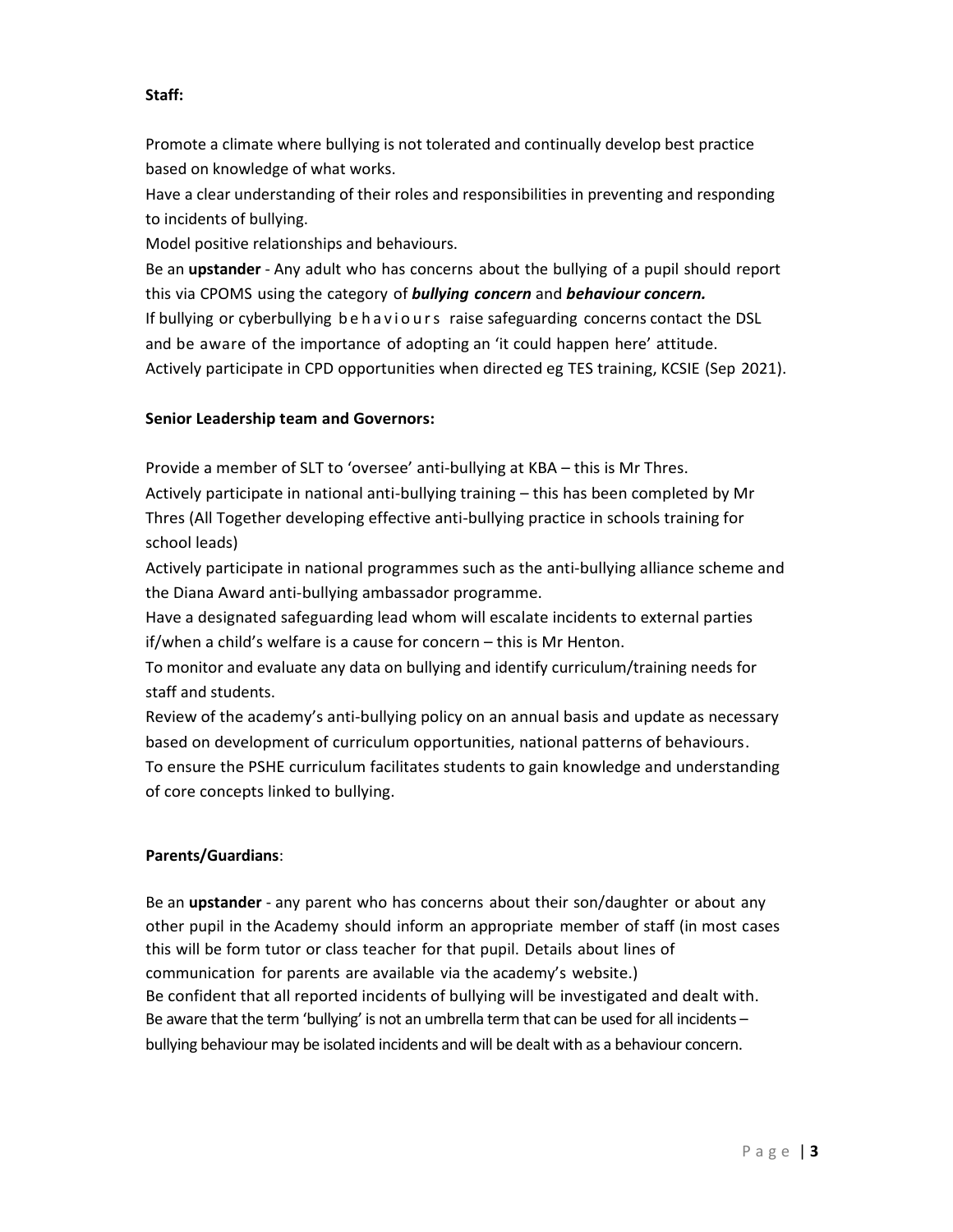#### **What is bullying – raising awareness**

In the government document, *Preventing and Tackling Bullying: Advice for Academy Leaders, Staff and Governing Bodies,* (July 2017), it says: "*Bullying is behaviour by an individual or group, repeated over time, that intentionally hurts another individual or group either physically or emotionally, and involves an inbalance of power"*

This alludes to 3 key points

1 – The behaviour is repeated – doing something more than once

2 – The behaviour is intended to hurt others - to cause the 3 U's – causing others to feel **u**pset, **u**ncomfortable or **u**nsafe

3 – There is an imbalance of power between the perpetrator/s of bullying and the target.

Bullying can take place between students, between students and staff or between staff.

Examples of bullying behaviour – link to the 3 C's – it is a **c**hoice, can be **c**hallenged and can be **c**hanged.

Verbal – including use of discriminatory language, taunting, making mean statements, name calling and the use of derogatory terms.

Indirect – emotional, spreading rumours, saying things behind other's backs, offensive graffiti, mocking, excluding others from the group, and **cyberbullying** (sending inappropriate text messages, images, e-mails, mis-use of social media, setting up websites designed to embarrass others, trolling)

Physical – taking belongings, kicking, hitting, pushing, spitting.

Bullying behaviours can be discriminatory and include: Racist/faith/culture, Sexual orientation, Gender, Age/maturity, Social/economic status, Disablist/SEN, Appearance and image

## **Other key terminology linked with aspects of bullying:**

#### **Banter:**

At times it can be claimed that hurtful comments are only "banter". Banter is defined as verbal communication between groups of equal power, not the intentional misuse of power to upset another person. However, describing behaviour as "banter" can cause actual cases of bullying to go unreported and be dismissed as insignificant and we educate the pupils about this throughout our curriculum. KBA also promotes a 'bin the banter' stance at the academy.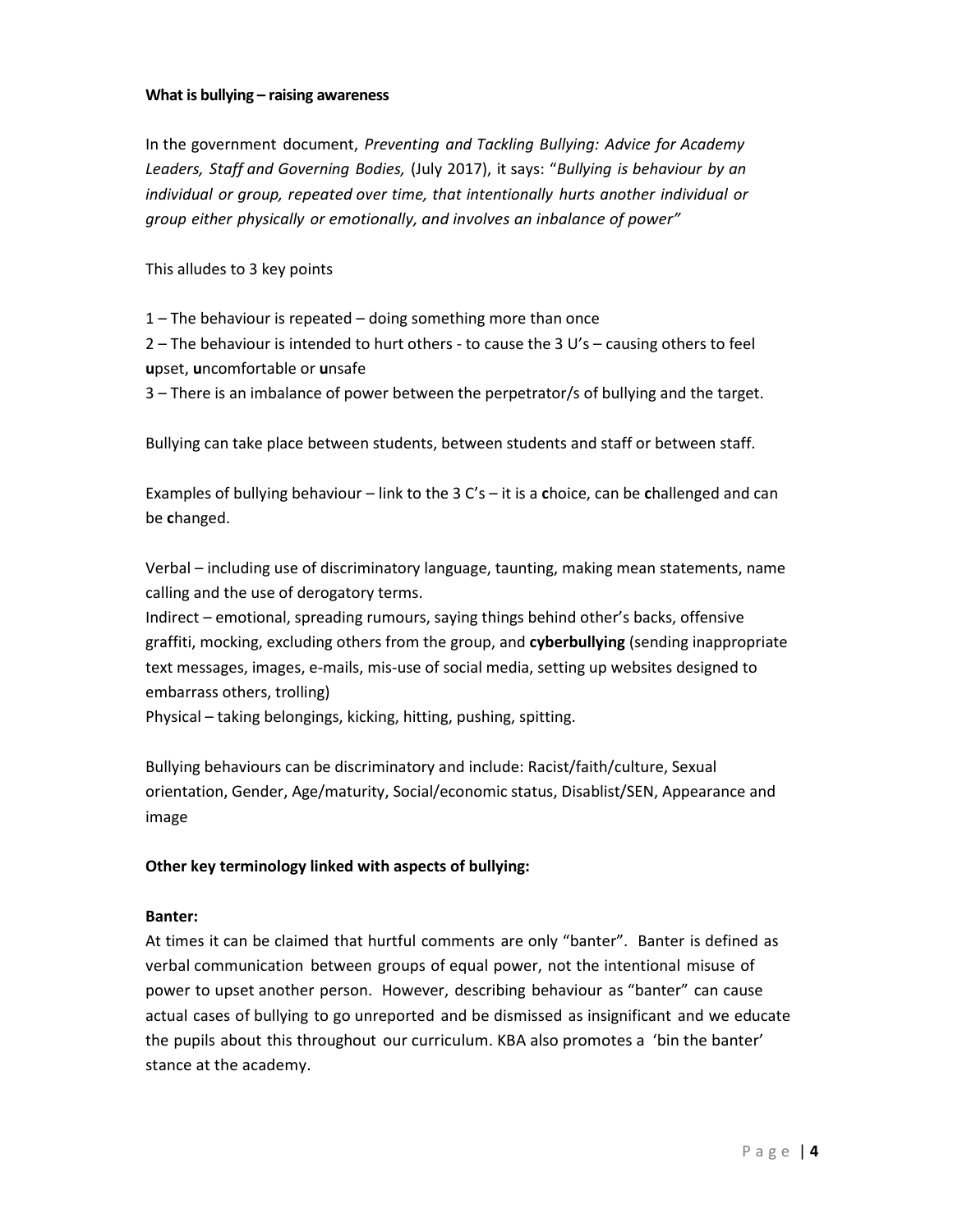#### **Peer on peer abuse**

*Keeping Children Safe in Education (*Sep 2021) places emphasis on the duty for academies to guard against the negative impact on children's welfare, happiness and development, caused by peer on peer abuse. In Annex A of *KCSIE* (Sep 2021) the following is stated: "Children can abuse

other children. This is generally referred to as peer on peer abuse and can take many forms. This can

include (but is not limited to) bullying (including cyberbullying); sexual violence and sexual harassment; physical abuse such as hitting, kicking, shaking, biting, hair pulling, or otherwise causing physical harm; sexting and initiating/hazing type violence and rituals."

## **Cyberbullying**

In *Preventing and Tackling Bullying: Advice for School Leaders, Staff and Governing Bodies* (July

2017) it says: "*The rapid development of, and widespread access to, technology has provided a new medium for 'virtual' bullying, which can occur in or outside school. Cyberbullying is a different form of bullying and can happen at all times of the day, with a potentially bigger audience, and more accessories as people forward on content at a click. The Education Act 2011 amended the power in the Education Act 1996 to provide that when an electronic device, such as a mobile phone, has been seized by a member of staff who has been formally authorised by the Headteacher, that staff*

*member can examine data or files, and delete these, where there is good reason to do so. This power applies to all schools and there is no need to have parental consent to search through a young person's mobile phone.*

## **Sexual violence**

*Sexual violence and sexual harassment between children in schools and colleges* (September 2021) states that it is important that schools are aware of sexual violence and the fact that children can and sometimes do, abuse their peers in this way and it can happen both inside and outside of school. When referring to sexual violence in this we do so in context of child on child sexual violence and links to sexual violence offences which are also part of the sexual offences act 2003. This includes rape, assault by penetration. Sexual assault and causing someone to engage in sexual activity without consent.

## **Sexual harassment**

*Sexual violence and sexual harassment between children in schools and colleges* (September 2021) states that when referring to sexual harassment we mean 'unwanted conduct of a sexual nature' that can occur on line and off line and both inside/outside of school. Sexual harassment is likely to: violate a child's dignity, make them feel intimidated, degraded, or humiliated. Examples of sexual harassment include: sexual comments, sexual jokes, physical behaviour eg deliberately brushing past someone, online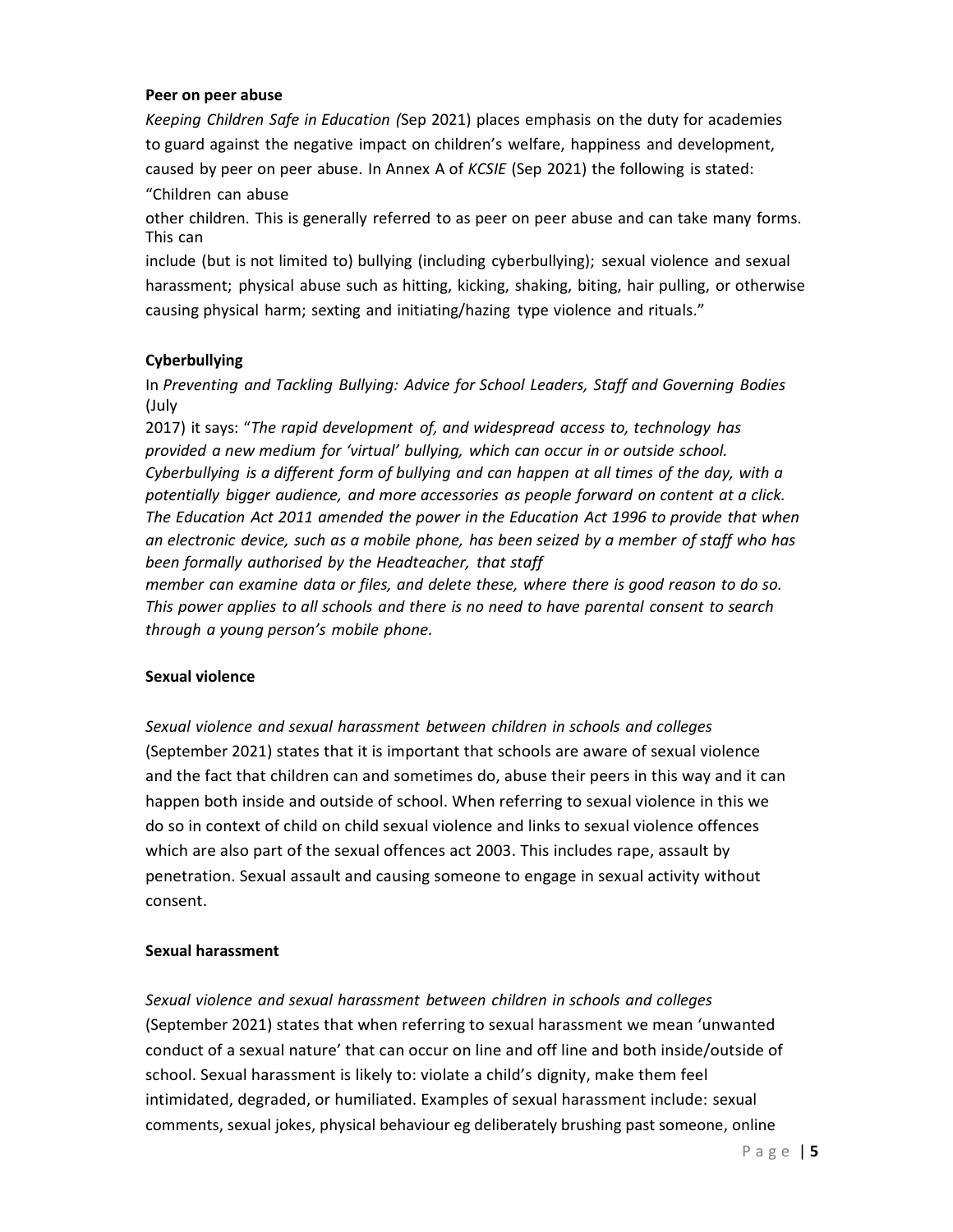sexual harassment, sharing of nude/semi-nude images and videos, upskirting (criminal offence)

# *Vulnerable Pupils*

It is also the case that some children with protected characteristics are more vulnerable to potential abuse by peers and KBA recognises the need to acknowledge that some children are more at risk of potential targeting by bullying behaviour. The Academy accepts the definition of bullying as written above and also acknowledges what *Preventing and tackling bullying Advice for headteachers, staff and governing bodies* (July 2017) says about the need to monitor especially certain groups of children:"*Some pupils are more likely to be the target of bullying because of the attitudes and behaviours some young people have towards those who are different from themselves. For example, those with special educational needs or disabilities, those who are adopted, those who are suffering from a health problem or those with caring responsibilities may be more likely to experience bullying because of difference... These young people are often the same young people who might need greater support to deal with the impact of bullying, for example those who are going through a personal or family crisis. In addition, children with special educational needs or disabilities can often lack the social or communication skills to report such incidents so it is important that staff are alert to the potential bullying this group faces and that their mechanisms for reporting are accessible to all*." From *Preventing and Tackling Bullying: Advice for Academy Leaders, Staff and Governing Bodies* (July 2017 ). The equalities act 2010 also stipulates that schools are required to have due regard to the need to eliminate unlawful discrimination, harassment, victimization and other conduct prohibited by the act.

## **General awareness of the term bullying**

Be aware that the term 'bullying' is not an umbrella term that can be used for all incidents – bullying behaviour may be isolated incidents and will be dealt with as a behaviour concern. For instances where friends may fall out on several occasions over a period of time, it may not be regarded as bullying. KBA works hard to ensure all students know the difference between bullying and simply 'falling out'.

We must be careful of the use of the term 'bullying' being used as a term that may be chosen by a party involved in incidents of bullying behaviours to escalate the seriousness of the matter – be aware of the 3 key elements of bullying – repeated, intended and inbalance of power.

## **Where bullying occurs**

Bullying can occur in many places. This can include: the journey to and from KBA, before lessons begin, in the corridors, breaktimes and lunchtimes. Toilets and changing rooms are also areas identified as places where bullying occurs. To limit these possibilities KBA staff are directed to be on duty in these areas before school, during lesson change over, break, lunch and after school. This provides a physical deterrent but also allow upstanding members of the KBA community to speak to someone in the immediate vicinity if any bullying behaviour occurs.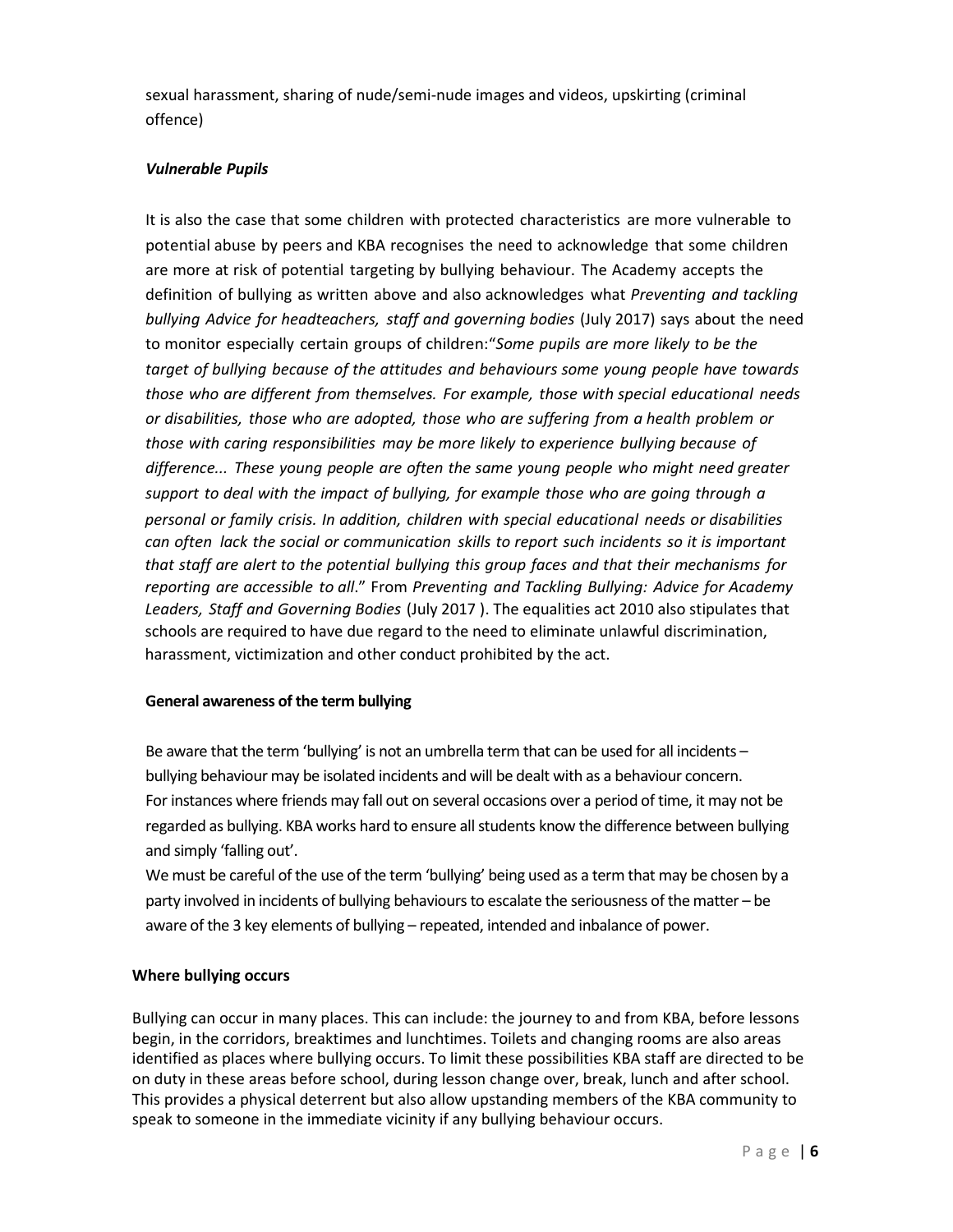

# **Signs of bullying**

Members of the KBA community should watch for early signs of distress in pupils as it may be an early indicator of bullying. Members of the KBA community should be **upstanding** and report this to a member of staff if they have any concerns.

These may include: Fears of walking to/from school Fear of going on school transport Asks to be driven to school Failure of the child to attend school; Struggles in carrying out usual tasks in school life; Physical injuries; Difficulties with mental health and/or emotional wellbeing; Becoming withdrawn, shy, experiencing headaches, stomach aches, anxiety and/or panic attacks, suffering from nightmares or poor patterns of sleep; Broader concerns about behaviour including alcohol or substance misuse; Changes in appearance or attitude inappropriate to the child's age and previous behaviour; abusive behaviour towards others.

#### **What do we do at KBA to be pro-active in the prevention of bullying**

Prevention is better than cure and at KBA we are vigilant for signs of bullying and always take seriously reports of bullying. There are a variey of methods./initiatives that we use to ensure we minimise the opportunity for bullying to occur at KBA. These include:

At KBA everyone is expected to follow our KBA core value of **RESPECT** to ensure all members of the KBA community can flourish, thrive and feel a sense of belonging and fulfil their potential. The core value of **RESPECT** is shared with all students regularly and acts as a reminder to the expectation of the behaviour of all members of the KBA community. Bullying behaviours go against this core value.

At KBA we have a **zero tolerance approach to bullying** – this is very clear and shared with all members of the KBA community.

At KBA we promote an **'upstanding'** ethos and encourage all members of the KBA community to be upstanding.

At KBA we have the following initiatives to raise awareness of bullying behaviours and actions to prevent bullying behaviours and create a positive learning environment for all members of the KBA community – bin the banter, no place for hate. These initiatives are followed up by poster campaigns and shared in PSHE lessons and assemblies, as well as the principal's blog.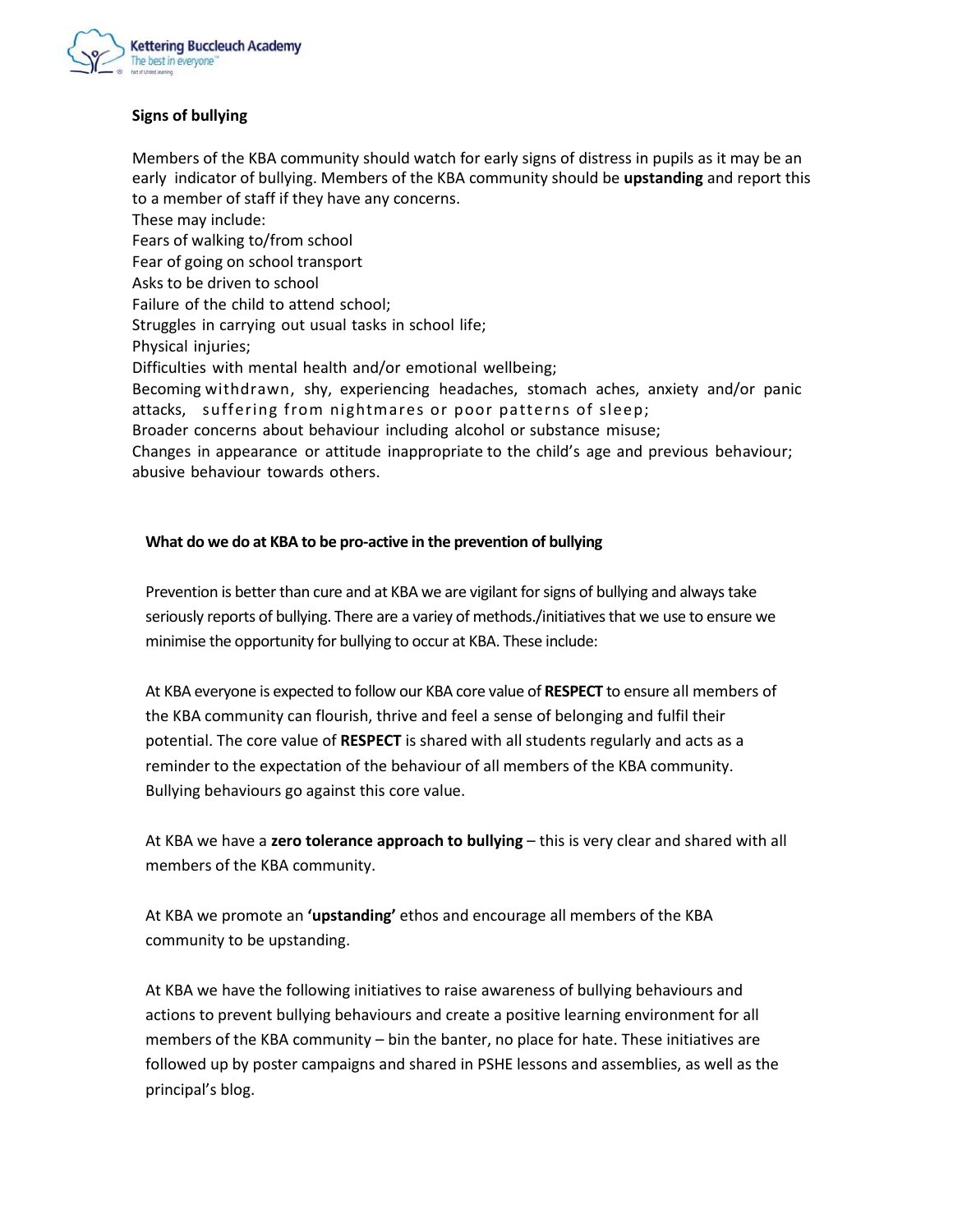

At KBA we to aid members of the KBA community to be **upstanding** - there are posters in every corridor with information on how to report bullying behaviours/concerns – this includes an e-mail address [reportaconcern@kba.uk](mailto:reportaconcern@kba.uk), or the text (DA 85258) and phone numbers (NSPCC helpline 0800136663)**.**

At KBA we provide a member of SLT to 'oversee' anti-bullying at KBA – this is Mr Thres.

At KBA we actively participate in national anti-bullying training – this has been completed by Mr Thres (All Together developing effective anti-bullying practice in schools training for school leads)

At KBA we actively participate in national programmes such as the anti-bullying alliance scheme – this has led to the completion of external audit, which is then quality assured by the anti-bullying association - silver school status achieved in 2021.

At KBA we actively participate in the Diana Award anti-bullying ambassador programme. 13 students and Mr Thres received this training in July 2021 and will be beginning a antibullying project from September 2021.

At KBA we have a designated safeguarding lead whom will escalate incidents to external parties if/when a child's welfare is a cause for concern – this is Mr Henton.

At KBA we monitor and evaluate any data on bullying and identify curriculum/training needs for staff and students. This is overseen by a member of SLT (Mr Thres) and actions are recorded by Heads of year/Heads of Key Stage.

At KBA we ensure the PSHE curriculum facilitates students to gain knowledge and understanding of core concepts linked to bullying behaviours. These include: healthy and respectful relationships, what respectful behaviour looks like, consent, sterotyping, Equality, Discrimination, Prejudiced behaviour, Body confidence and self esteem, Sexual violence and sexual harassment is always wrong. These can also be viewed in more detail via the PSHE link on the KBA website.

At KBA we ensure staff receive up to date training and CPD opportunities linked to bullying. These include understanding their legal responsibilities in relation to the KCSIE Sept 2021, as well as participating in online training for the following modules: Harmful sexual behaviours, Preventing bullying, Raising awareness of peer on peer abuse, Equality and diversity, On-line safety.

At KBA we participate in national initiatives such as antibullying week, internet safety week – these are supplemented by raising awareness via the academy twitter account, be spoke PSHE delivery for these topics including PSHE lessons and assemblies.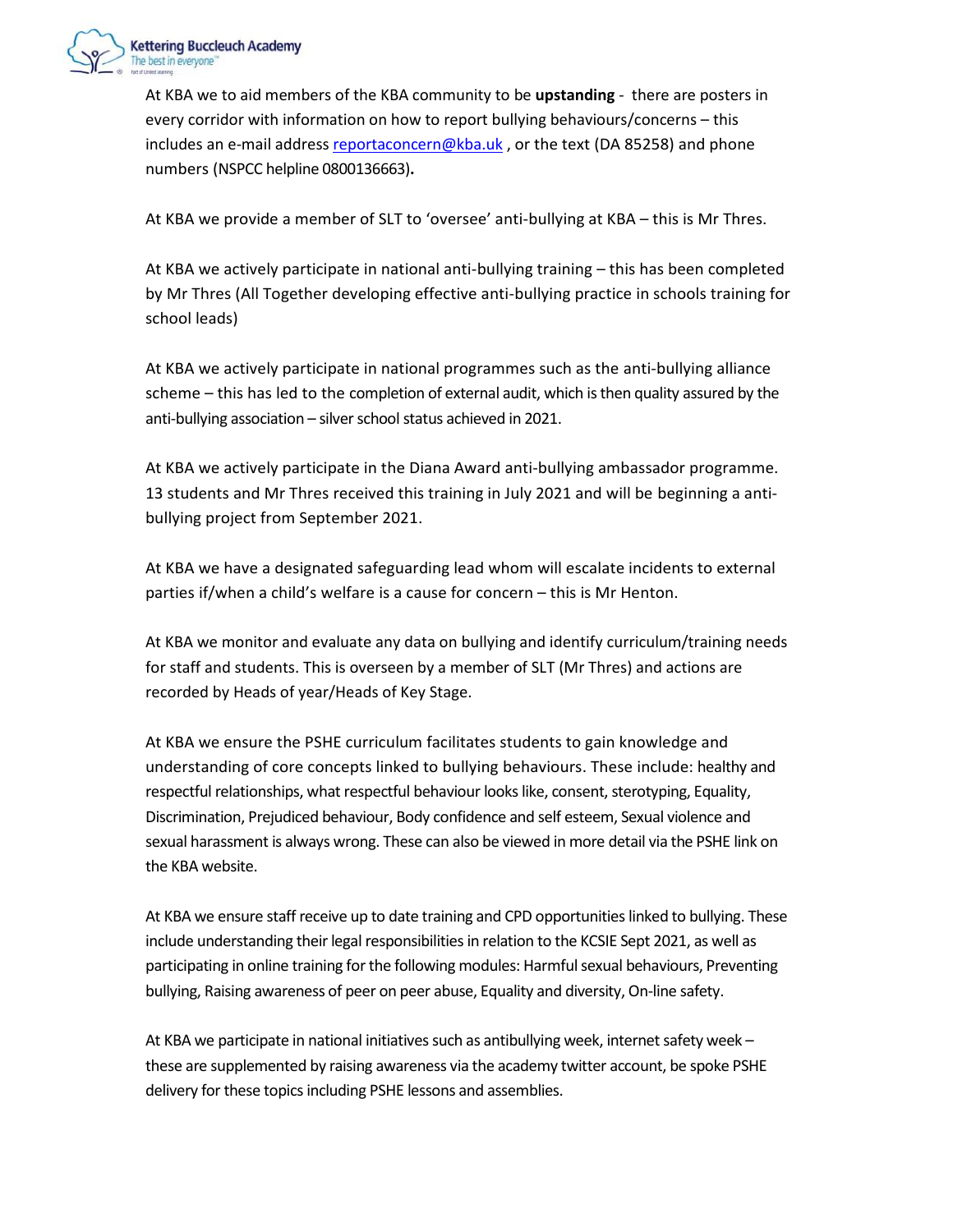

At KBA we conduct surveys to get the student voice, parent voice and staff voice – to ensure all members of KBA community can have their say and the responses can be reviewed and evaluated accordingly.

At KBA there is a high staff presence during lesson change over, break, lunch and after school. This provides a physical deterrent but also allow **upstanding** members of the KBA community to speak to someone in the immediate vicinity if any bullying behaviour/s occurs.

## **Actions in cases of bullying:**

It is the responsibility of the Academy to deal effectively with cases of bullying on its premises and on official off-site activities. The Academy will address cases of bullying outside its immediate premises, in so far as the behaviour damages the well‐being of one or more of its pupils, but it will work in partnership with home and other parties, where the behaviour occurs outside Academy time and activity.

Cases of bullying or suspected bullying will be carefully and thoroughly investigated. All those involved will be given a fair opportunity to talk about the matter with an appropriate person. Where an incident of bullying is proven, a record of all relevant matters will be kept via CPOMS.

Appropriate action will be taken in proven cases of bullying up to and including permanent exclusion from the Academy.

Potential actions in cases of proven bullying – these are to ensure that the bullying behaviour is recognised and the main aims are to educate to prevent and to also deter future bullying behaviours.

Educational awareness training Conflict resolution Mediation Investigations Internal exclusion Parental meeting Peer mentoring by a member of the anti-bullying ambassador team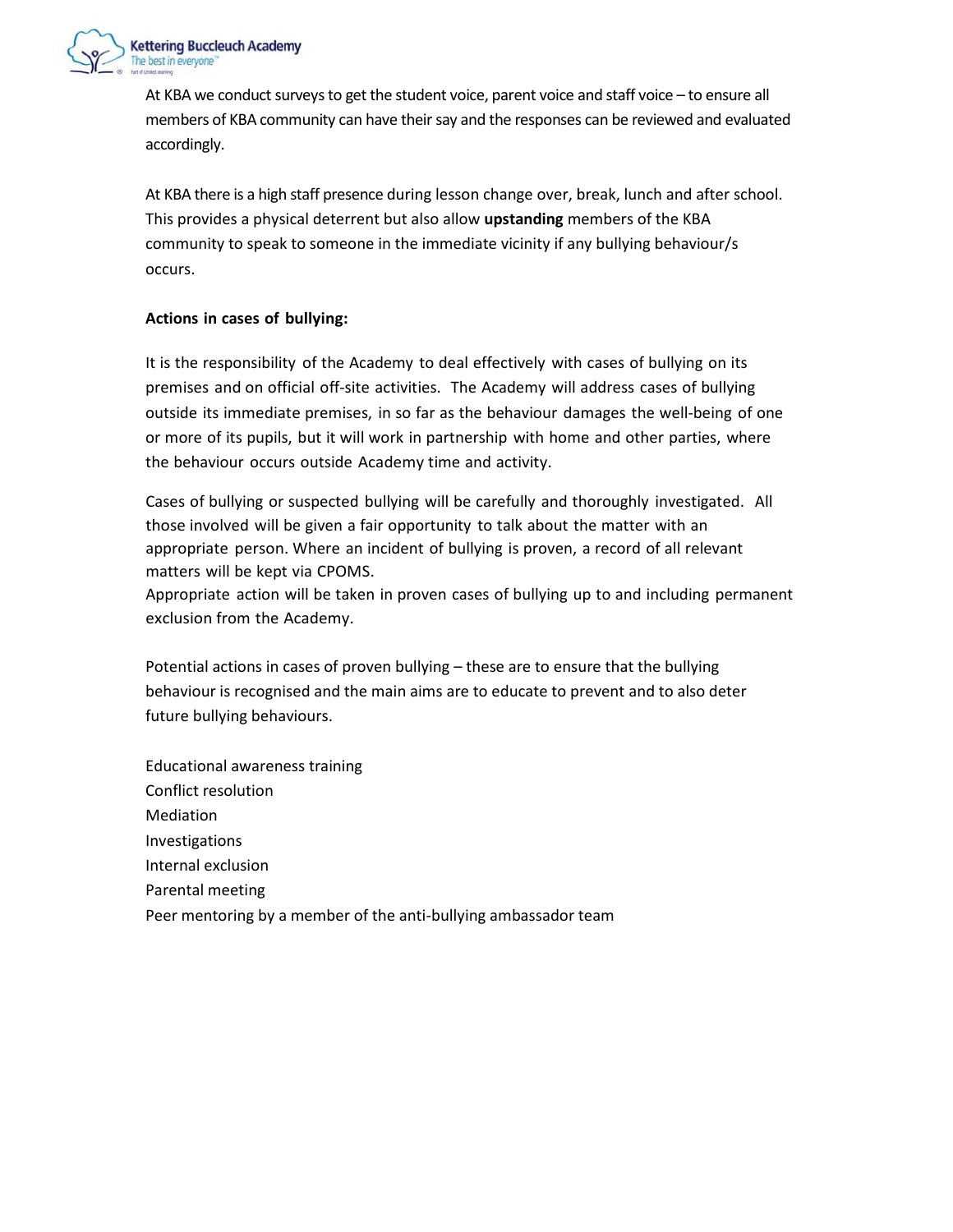

**5 How does the Academy manage the issue of, and cases of concern about, peer on peer abuse?**

## **Bullying and the law**

There is no legal definition of bullying and bullying is not a specific criminal offence but at KBA we acknowledge that there are a variety of legislations that assist with bullying and how it can be addressed.

Incidents of bullying can be sanctioned with a range of consequences up to and including permanent exclusion.

The Education regulations 2014 – ensure that an effective anti-bullying strategy is drawn up and implemented

Taken from, *Preventing and tackling bullying Advice for headteachers, staff and governing bodies* (July 2017): "*When there is 'reasonable cause to suspect that a child is suffering, or is likely to suffer, significant harm' a bullying incident should be addressed as a child protection concern under the Children Act 1989. Where this is the case, the school staff should discuss with the school's*

*Designated Safeguarding Lead and report their concerns to their local authority children's social care*

*and work with them to take appropriate action. This is also laid out in KCSIE 2021.*

Taken from, *Sexual violence and sexual harassment between children in schools and colleges* (September 2021) and *Preventing and tackling bullying Advice for headteachers, staff and governing bodies* (July 2017) and *Any child sexual violence/sexual harassment – reported to* the *Designated Safeguarding Lead and report their concerns to their local authority children's social care and work with them to take appropriate action. This is also laid out in KCSIE 2021.*

Bullying is a clear breach of the Academy's Behaviour Policy and the full range of sanctions available throughout the Academy may be used to deal with cases of bullying where found and confirmed. It should be noted that although bullying is not a specific criminal offence, there are criminal laws which apply to harassment and threatening behaviour. Malicious accusations of bullying behaviour, if found to be untrue, will be treated very seriously and involve serious disciplinary sanction.